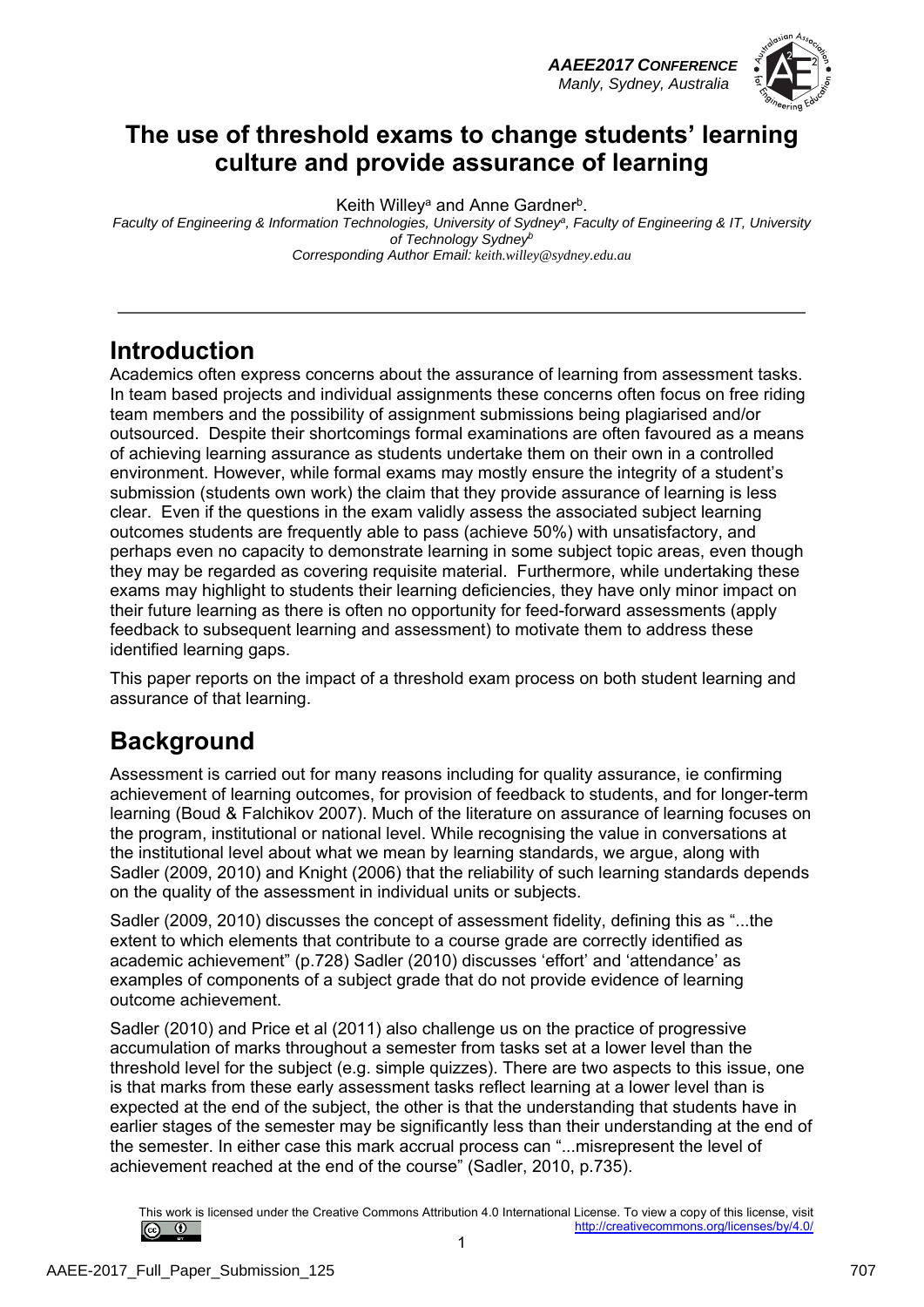Assessment also provokes an emotional response in students. Boud & Falchikov (2007) report that:

*".. the emotional experience of being assessed is complex, and is a function of the relationship between the expectations and dispositions of a learner, relationships between learners and other people, the judgements made about learners and the ways in which judgements are made."* (p. 144 ch 11).

Emotional responses are part of everyone's experience of being assessed. For some time, it has been claimed that assessment in general, and examinations in particular, can be very stressful. However, Gabriel and Griffiths (2002) and Palethorpe and Wilson (2011) report that while extreme anxiety disables learning, some degree of anxiety stimulates learning.

Willey and Gardner (2012) present a learning framework that suggests that learning is maximised when an assessment activity provides a well-designed learning opportunity and participants (students) approach the activity with a learning focus. Furthermore, for all assessment activities (both summative and formative) we recommend that academics should use scaffolding to reduce undesirable anxiety, promote engagement and ensure students understand and hence can benefit from the learning opportunity provided. We recommend academics use scaffolding to explain to students:

- why they designed the assessment activity the way they did,
- what learning opportunities the activity provides the students,
- how students can evaluate their learning from the activity, and
- how it is going to impact on their reality (enable them to see the world differently).

Considering these issues our aim in designing a summative examination process was to:

- make it learning oriented and include a feedforward component, allowing students an opportunity to respond to feedback and reassess their learning.
- only provide credit for demonstrated achievement against subject learning outcomes,
- increase assurance of learning in that students were able to demonstrate satisfactory learning in all subject topics, and
- move students to approach the exam with a learning focus.

This paper reports on the impact of a threshold exam process on both student learning and assurance of that learning in a first year engineering subject.

## **Approach**

A large (>500 enrolments) multidisciplinary first year engineering subject was chosen for this study. Students were required to undertake a threshold exam in week 10 of a 13 week semester to demonstrate the subject learning outcomes at a satisfactory level. Students were required to achieve a score of 80% to 'pass' this exam, the aim being for students to have to demonstrate satisfactory understanding in each topic in order to achieve a pass and hence promote assurance of learning. The reasoning being it would be extremely difficult for a student to achieve 80% if they didn't have satisfactory knowledge in all topic areas associated with the subject.

The four scaffolding recommendations previously discussed were clearly articulated to students. They were told that the intent of the exam was for them to have to demonstrate satisfactory knowledge in all requisite subject material; that the exam was learning oriented in that it provided immediate feedback allowing them to identify their strengths and weaknesses and recognise both misconceptions and topics that they may need to revise; and that the requirement to achieve 80% to pass this exam increased our assurance of their capacity to satisfactorily demonstrate the subject learning outcomes. In explaining the requirement to achieve 80% and demonstrate competency it was related to the New South Wales driving test. Like the threshold exam it has a high pass mark (90%) and to pass drivers must demonstrate all the requisite competencies to be given a driving license. This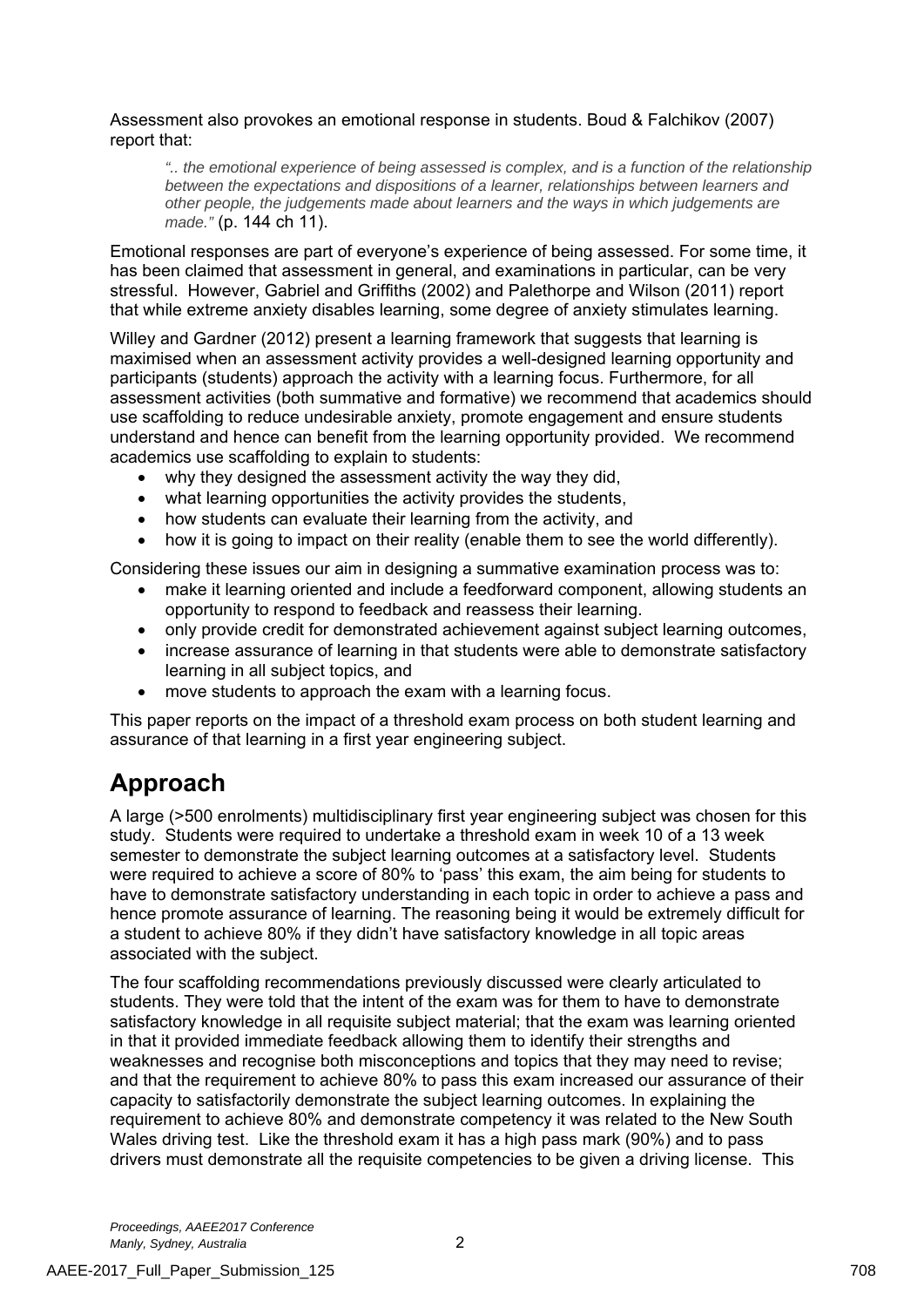analogy works well as most first year students have received their license within the last 2 years or know peers who have.

Students who failed to achieve 80% in the first exam were given the opportunity to attend a workshop and attempt a supplementary exam in week 14. In the workshops students could ask questions to clarify any misunderstandings and/or address any gaps in their learning. The fact that the exams were marked automatically allowed the instructor to pay particular attention to the most common mistakes in the workshops. These were identified as questions where a significant cohort of students took multiple attempts to achieve the correct answer. The instructor ensured that material addressing these misunderstandings was included in the workshop pre-work. In the week 14 workshop the students work in small groups to compare their pre-work answers before the instructor facilitated discussion on each question, clarifying any misconceptions and subsequently varying the question to check students' understanding.

The time between the first threshold exam and the supplementary exam provided students with the opportunity to revise material addressing gaps in their understanding identified through undertaking the first exam or during the subsequent workshop. This enabled students to feed forward the feedback they received from these activities.

## **Implementation**

The exam was designed to have approximately 3 questions on each of the main subject topic areas. This means with 5 topics there is typically 15 questions. Depending on the number of questions students are typically given between 20 to 25 minutes to complete the exam. The exam is closed book and students are provided with paper on which to write any working out they may need to answer the questions.

The threshold exam consisted of multiple choice multiple attempt (MCMA) questions set at or just above the level of threshold learning outcomes for this first year subject. Students answered this MCMA exam using the Multiple-Choice/Multiple-Attempt mode in SPARK<sup>PLUS</sup> which allows students to immediately identify if they have answered a question correctly. If they have selected the correct response a tick appears on the computer screen in the relevant square for that option, and the square becomes green. If they selected incorrectly, that response option becomes red and they consider the remaining options, and try again (see Figure 1). Instructors can set up the marking criteria for the exam. In the reported case students were given 100% when answering correctly on the first attempt, 50% when answering correctly on the 2<sup>nd</sup> attempt, 25% when answering correctly on the 3<sup>rd</sup> attempt and 0% for answering correctly on the  $4<sup>th</sup>$  or  $5<sup>th</sup>$  attempt. This answer and marking summary scheme is shown in Figure 2, and provides feedback for students on their strengths and weaknesses across different topic areas. For the student shown in Figure 2 the strongest areas are Topic 3 and 5 in which the student answered all questions correctly on the first attempt, while their weakest topic area is Topic 1 where they took two attempts to get two questions correct.

This marking regime is fairer than achieved using traditional multiple-choice questions. For example, if a student knows that 3 of the answers are incorrect but is unsure which of the remaining 2 answers is correct then they can achieve 50% of the marks available for the question for demonstrating their partial understanding of the associated topic. Most people can remember leaving an exam and then thinking of the correct answer when it is too late to demonstrate this knowledge nor for it to have an impact on their grade. The MCMA format allows a student who chooses an incorrect answer to be given immediate feedback allowing them to reconsider their thinking and examine the other answers to try and identify where they made a mistake and which answer is correct. Hence, they are learning and getting feedback while undertaking the exam, making MCMA a learning oriented form of assessment that promotes metacognition (students report thinking about their approach to answering questions).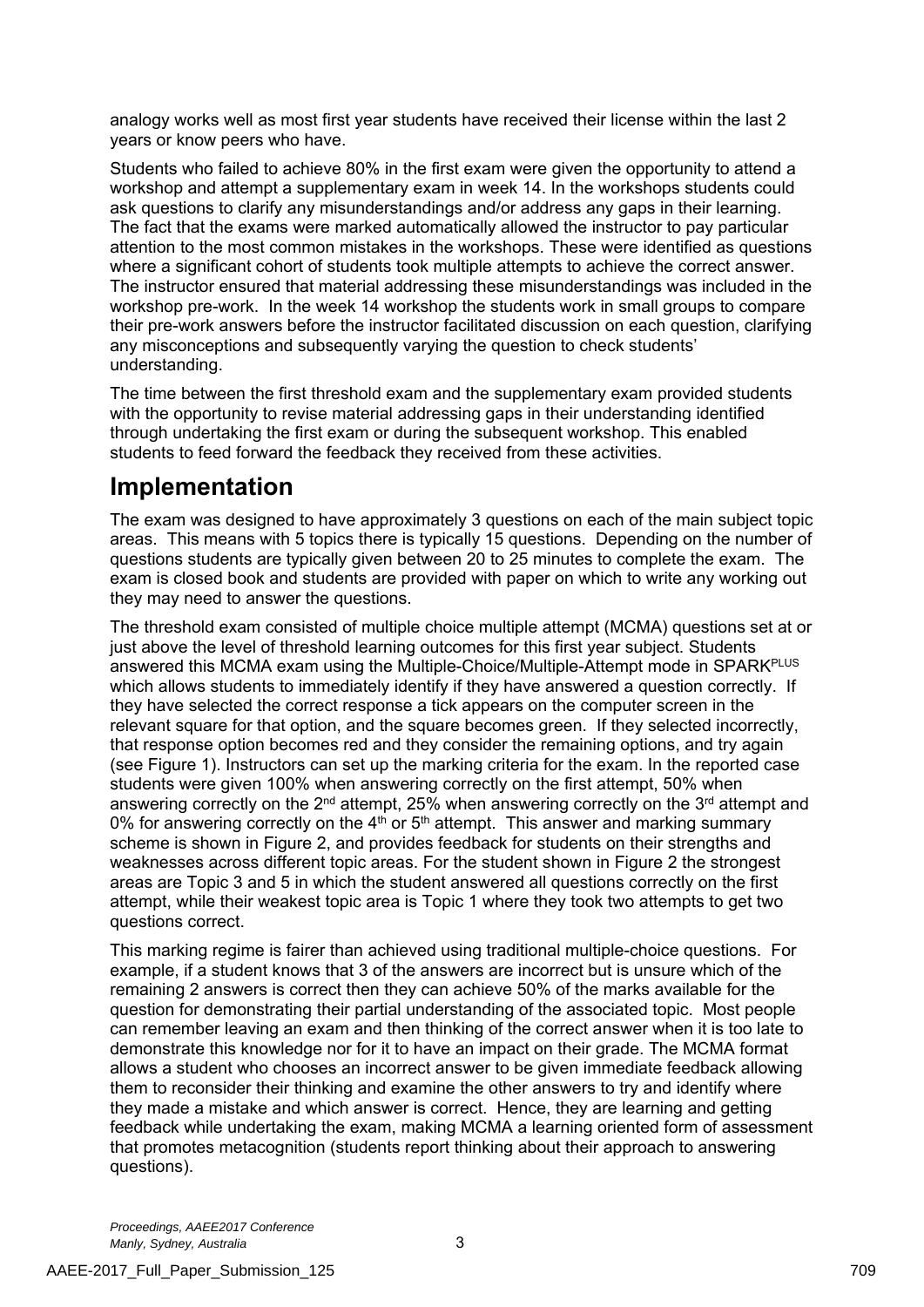The Multiple-Choice/Multiple-Attempt mode in SPARK<sup>PLUS</sup> was inspired by the Immediate Feedback Assessment Technique (IF-AT) cards. In controlled trials, the IF-AT method was shown to promote both retention of learned material (Epstein et al 2002, Dihoff et al 2004, Brosvic et al 2005, Brosvic & Epstein 2007) and higher levels of independent learning (Brosvic et al 2005; Persky & Pollack 2008). The combination of immediate feedback and the capacity to think about and rework problems that they got wrong at the first attempt assists students in discovering gaps in their knowledge and areas of misconception. Each of these elements has the potential to increase deep learning (Persky & Pollack 2008). Hence if you do not have access to SPARKPLUS you could replicate the design discussed in this paper using IF-AT cards (which was the way the authors initially facilitated threshold exams in 2011). SPARK<sup>PLUS</sup> has the advantage of choosing to present the questions to students with the order of both the questions and the answers randomised. This further enhances assessment integrity by reducing the chances of a student being able to gain an advantage by looking at another student's screen during the exam.

|                                 | <b>View Answer Summary</b>                                                                                                                                                                                                                        |                    |                            |                                          |                      |                                                                                                   |        |                                                        |
|---------------------------------|---------------------------------------------------------------------------------------------------------------------------------------------------------------------------------------------------------------------------------------------------|--------------------|----------------------------|------------------------------------------|----------------------|---------------------------------------------------------------------------------------------------|--------|--------------------------------------------------------|
|                                 |                                                                                                                                                                                                                                                   |                    |                            |                                          |                      | Prev $1'$ $1'$ $12'$ $13'$ $13'$ $14'$ $15'$ $16'$ $17'$ $18'$ $19'$ $11'$ $11'$ $13'$ $14'$ Next |        |                                                        |
|                                 |                                                                                                                                                                                                                                                   |                    |                            |                                          |                      | 32 mins 34 secs elapsed                                                                           |        |                                                        |
|                                 | <b>OUESTION 2</b>                                                                                                                                                                                                                                 |                    |                            |                                          |                      |                                                                                                   | Submit | Record of attempts required<br>to answer each question |
|                                 | <b>Activity Predecessor</b>                                                                                                                                                                                                                       | Duration<br>(Days) | <b>Budget</b><br>cost (\$) | Actual<br>progress (\$)                  | Actual<br>costs (\$) | в<br>А                                                                                            | c<br>D |                                                        |
| 1                               |                                                                                                                                                                                                                                                   |                    | 300                        | 100%                                     | 250                  |                                                                                                   |        |                                                        |
| $\overline{z}$                  |                                                                                                                                                                                                                                                   |                    | 500                        | 100%                                     | 500                  |                                                                                                   |        |                                                        |
| 3<br>4                          | $\mathbf{2}$<br>a.                                                                                                                                                                                                                                | 12                 | 1200<br>400                | 50%<br>0%                                | 700<br>$\circ$       |                                                                                                   |        | Correct on 2nd attempt                                 |
| calculated:<br>Value)<br>Value) | 1. the Budgeted Cost of the Work Scheduled (BCWS) (or Planned<br>2. the Budgeted Cost of the Work Performed (BCWP) (or Earned<br>3. the Actual Cost of the Work Performed (ACWP).<br>For the project shown in the image, what is the BCWP 20 days |                    |                            |                                          |                      |                                                                                                   |        |                                                        |
|                                 | after the beginning of the project?                                                                                                                                                                                                               |                    |                            |                                          |                      |                                                                                                   |        |                                                        |
| A) \$1450                       |                                                                                                                                                                                                                                                   |                    |                            |                                          |                      |                                                                                                   |        |                                                        |
| B) \$600                        |                                                                                                                                                                                                                                                   |                    |                            |                                          |                      |                                                                                                   |        |                                                        |
| C) \$2000                       |                                                                                                                                                                                                                                                   |                    |                            |                                          |                      |                                                                                                   |        |                                                        |
| D) \$1200                       |                                                                                                                                                                                                                                                   |                    |                            |                                          |                      |                                                                                                   |        |                                                        |
|                                 |                                                                                                                                                                                                                                                   |                    |                            | E) None of the other answers are correct |                      |                                                                                                   |        |                                                        |

#### **Figure 1: SPARKPLUS Multiple-Choice Multiple Attempt (MCMA) assessment screen**

While not the focus of this paper SPARK<sup>PLUS</sup> provides analytics for instructors allowing them to identify which questions students had difficulty with, and the frequency with which incorrect answers were chosen and on what attempt. This allows instructors to identify common misconceptions and misunderstandings, as shown in Figure 3. In this case it is showing the cohort's first attempt responses to a question. As you would expect for a questions set at the threshold or satisfactory level most students selected the correct answer on the first attempt while answer C was the most significant distractor. This information is used to provide feedback to students and clarify misunderstanding in subsequent face-to-face sessions. Students are also provided with additional pre-work for the end of semester workshop within which these misunderstandings were further explored and discussed.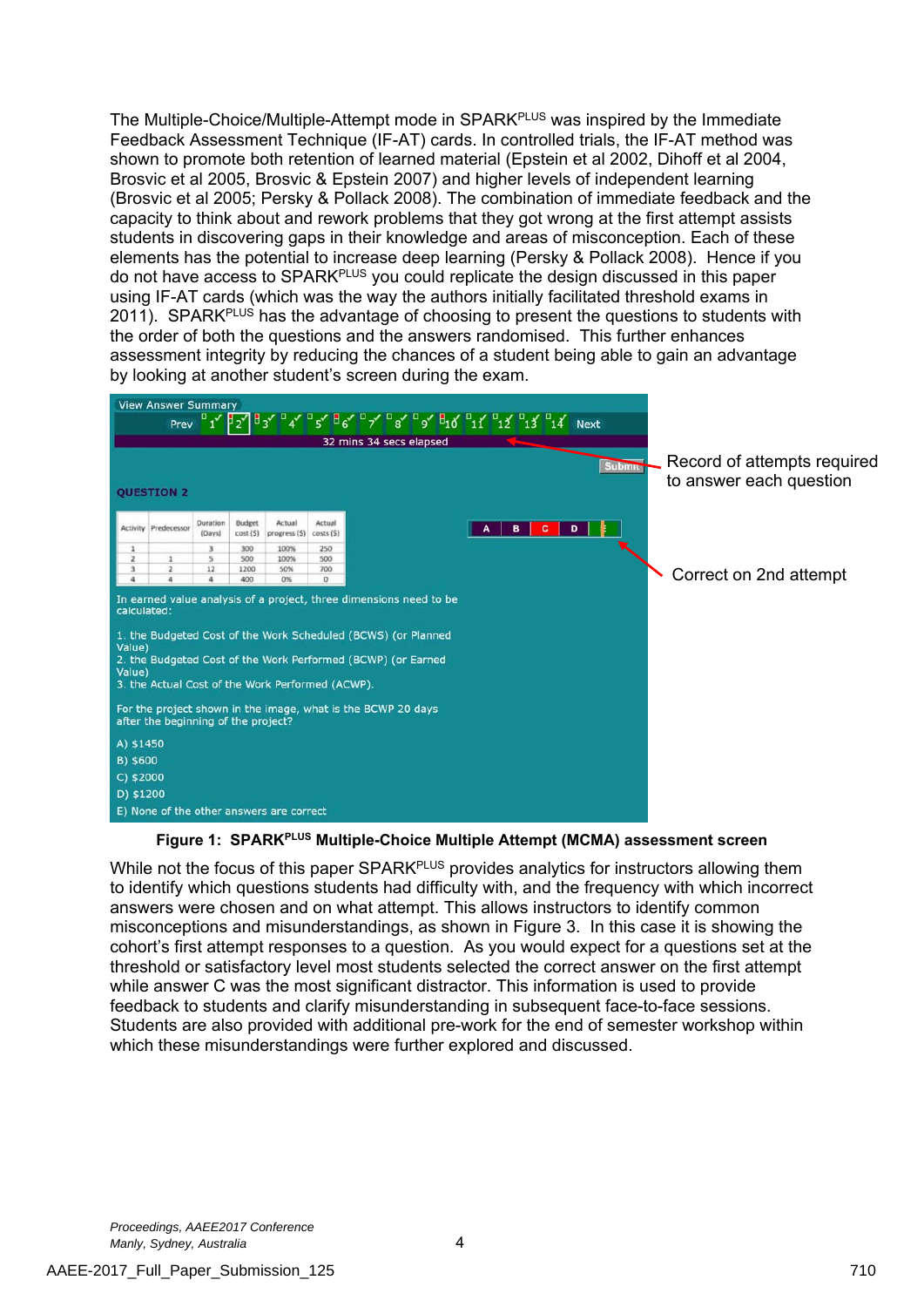|             |                        | <b>Answer Summary</b> |   |   |   |   | $\mathbf{x}$       |         |
|-------------|------------------------|-----------------------|---|---|---|---|--------------------|---------|
| Question    | <b>Weight Attempts</b> |                       |   |   |   |   | <b>Score</b>       |         |
| Question 1  | 7.14                   | A                     | в | c | D | Е | 100.00%            |         |
| Question 2  | 7.14                   | A                     | в | c | D | Е | 50.00%             | Topic 1 |
| Question 3  | 7.14                   | A                     | в | c | D | Е | 50.00%             |         |
| Question 4  | 7.14                   | A                     | B | c | D | Е | 100.00%            |         |
| Question 5  | 7.14                   | A                     | в | c | D | Е | 100.00%            | Topic 2 |
| Question 6  | 7.14                   | A                     | B | c | D | Е | 50.00%             |         |
| Question 7  | 7.14                   | A                     | B | c | D | E | 100.00%            |         |
| Question 8  | 7.14                   | A                     | B | c | D | Е | 100.00%            | Topic 3 |
| Question 9  | 7.14                   | A                     | в | c | D | Е | 100.00%            |         |
| Question 10 | 7.14                   | A                     | B | c | D | Е | 50.00%             | Topic 4 |
| Question 11 | 7.14                   | A                     | в | c | D | Е | 100.00%            |         |
| Question 12 | 7.14                   | A                     | B | c | D | Е | 100.00%            |         |
| Question 13 | 7.14                   | A                     | в | c | D | Ε | 100.00%            | Topic 5 |
| Question 14 | 7.14                   | A                     | в | c | D | Е | 100.00%            |         |
|             |                        |                       |   |   |   |   | Final Total 85.71% |         |





**Figure 3: SPARKPLUS Multiple-Choice Multiple Attempt (MCMA) instructor analytics screen.** 

In this study discussion forum posts, a student survey, tutorial discussions and analysis of exam results were used as data to investigate how students' behaviour changed because of the threshold exam assessment, and the impact it had on their learning.

### **Findings / Discussion**

A voluntary questionnaire was distributed to students after the threshold exam. Responses were submitted from 203 students of the total 520 enrolled, which represents a 39% response rate. Students were asked to indicate their response on a Likert scale from strongly disagree to strongly agree. The results for a selection of these questions are shown in Table 1 where Strongly Disagree and Disagree responses are aggregated as are the Strongly Agree and Agree responses. These results need to be interpreted keeping in mind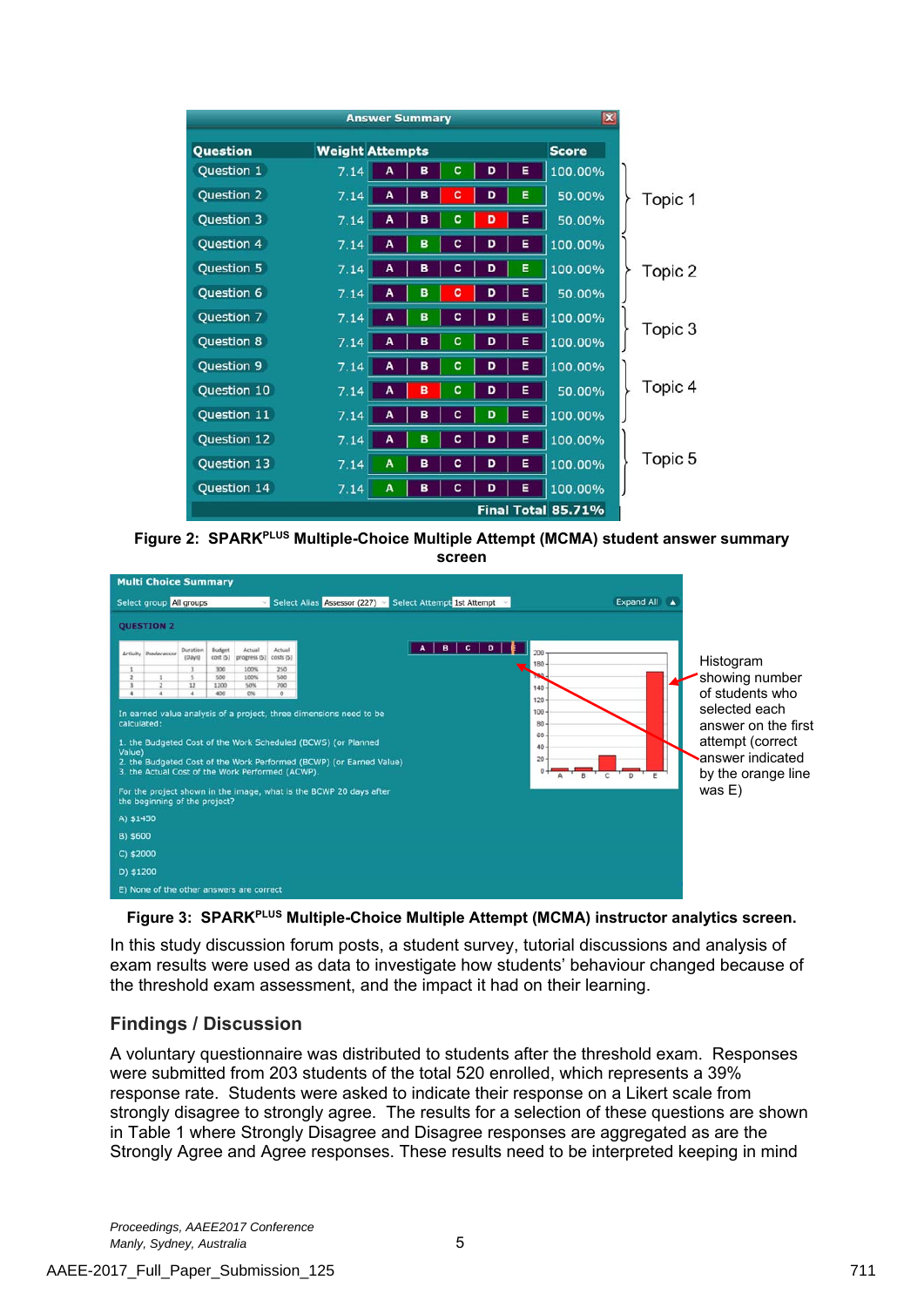the relatively high failure rate (52%) of the first threshold exam and how this may have influenced student's responses.

The results indicate that the threshold exam was successful in motivating students (71%) to engage with the assessed learning outcomes with 64% agreeing that it motivated them to learn all the assessed topics. Students commenting that:

*Without passing the threshold exam one could not pass the unit and one needed 80 percent to pass it. This motivated everybody to revise very well and work hard but also added a lot of pressure and stress.* 

*The threshold exam made me study hard on all the material we have covered in the semester, due to the high pass-mark required. Therefore, I believe this engaged me more with the work and hence I understand everything to a greater degree.* 

*Threshold exam pushes me to deeply learn every topic.* 

*Failing the whole unit if not passing was the motivation for learning.* 

*Since the exam had a pass mark of 80%, it made me study for it and look back at lecture slides and learn the content. Although I thought 80% was a little too high and got my nerves running quite a bit.* 

|                                                                                                                                                                                                                                              | Strongly Disagree /<br>Disagree (%) | Strongly Agree /<br>Agree $(\% )$ |
|----------------------------------------------------------------------------------------------------------------------------------------------------------------------------------------------------------------------------------------------|-------------------------------------|-----------------------------------|
| Did the threshold exam motivate you to engage<br>with and learn the material assessed?                                                                                                                                                       | 29                                  | 71                                |
| The required 80% pass rate for the threshold<br>exam motivate me to learn all the assessed<br>topics                                                                                                                                         | 36                                  | 64                                |
| The required 80% pass rate caused me to feel<br>stress and anxiety.                                                                                                                                                                          | 15                                  | 85                                |
| Even though the threshold exam used the<br>multiple-choice multiple attempt format and<br>assessed material at the threshold or satisfactory<br>level required to pass the unit the required 80%<br>pass rate is unfair - it should be less. | 23                                  | 77                                |

#### **Table 1: Survey results for Threshold Exam**

Most students who disagreed that the threshold exam motivated them to learn reported that they are always motivated to learn the material in a subject and hence having a threshold exam had no impact on the way they approached their study or whether they would have studied all of the topic areas:

*I will learn the material received from lecturer or tutor whatever threshold exam will be held or not.* 

*I* wanted to get more than 80% anyway so *I* would have set that pass mark for myself.

*Nope, 80% or higher would be my goal mark anyway.* 

*The required pass rate didn't really motivate me to learn as my approach would have been the same if it was just a normal exam.*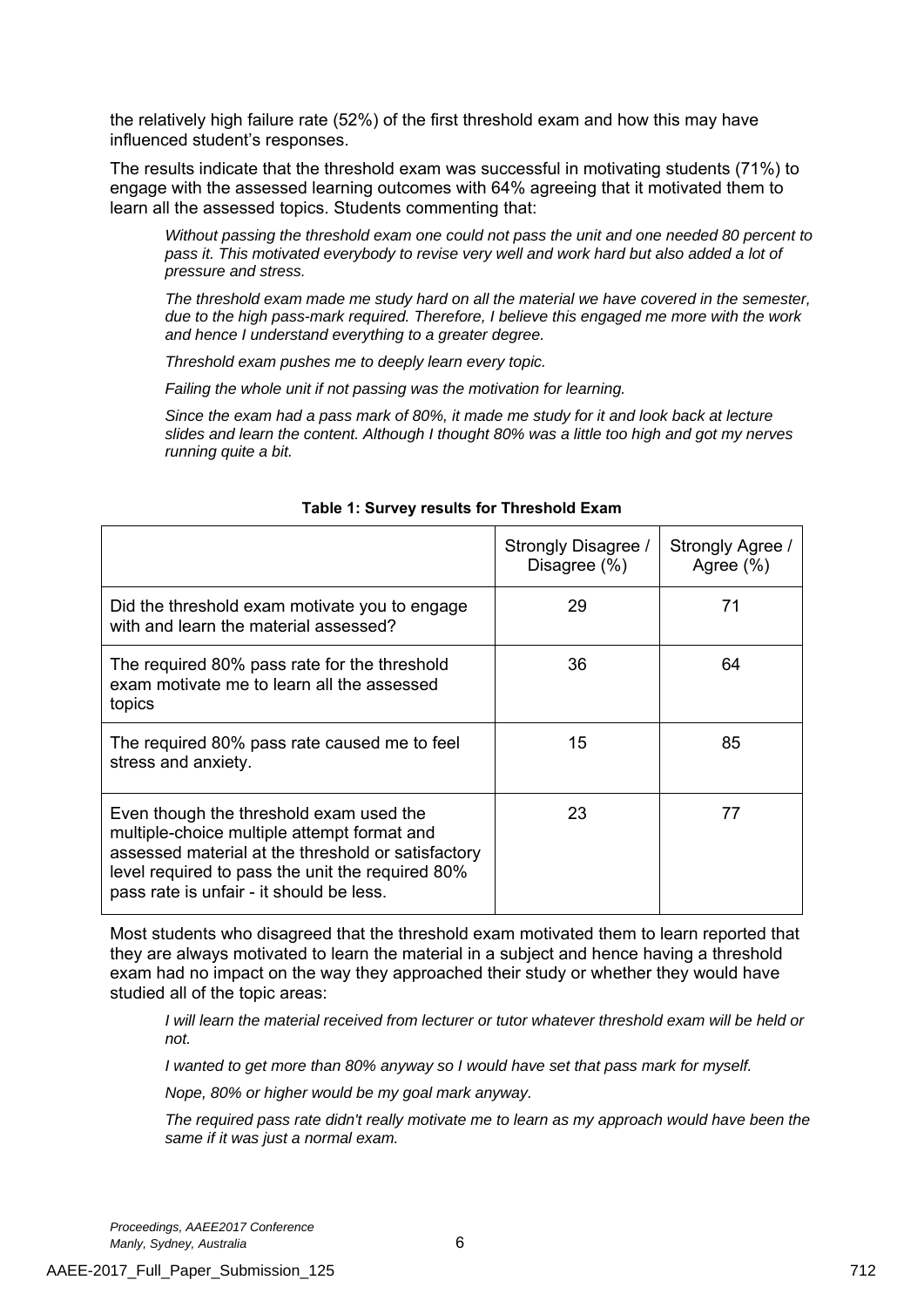There was much stronger agreement (85%) when students were asked whether the required 80% pass mark caused them to feel stress and anxiety with the majority (77%) agreeing that the pass mark should be less:

*Yes, because there was such a high pass mark. This caused my peers and I to PANIC AND STRESS an unwarranted amount about the exam.* 

*Instead of motivating me to learn and thoroughly understand new material, the 80% pass rate placed more pressure and stress on me.* 

*It also caused me to stress out all week and definitely made me feel the worst on the day.* 

When asked to suggest a fair pass rate remembering that the exam is designed to test learning outcomes at the threshold or satisfactory level the most common responses suggested between 65% and 70%. A small cohort of students expressed a belief that 50% is a pass mark in any assessment and it is never fair to require students to achieve more to pass.

A less common reason provided by students for the threshold exam causing stress, not associated with the 80% pass mark, included receiving immediate feedback when they selected an incorrect answer. Students mostly liked the multiple-choice multiple attempt format as it gave them a chance to recover from a silly mistake and/or demonstrate their partial understanding of the material assessed on the question even if they got wrong at the first attempt. However, students who were getting many questions wrong reported the immediate feedback increased their anxiety:

*I mostly felt threshold exam to be stressful when answering the questions and immediately knowing the answer. It really made me nervous during the exam when I saw a lot of mistakes.* 

Another stress issue raised by a small cohort of students who believe assessment should always be accumulative felt stressed because passing the threshold exam was a requirement of passing the subject. They felt this requirement was unfair. These students felt that if they passed all of the assignments and group work activities then they should pass the course irrespective of how well they scored in the threshold exam. These students commented that:

*It seems unfair that the 20% weighted exam can make you fail the entire subject if you fail it.* 

*It isn't a good way to learn at all as telling a first year student that they are a failure isn't a great way to start a 4 year degree.* 

Several students who failed the initial threshold exam expressed an opinion that the questions were unfair, and it was the unfairness of the questions in the exam rather than their level of knowledge and understanding that prevented them from passing:

*Most of the questions were vague and ambiguous, as there was not a clear 'right' or 'wrong' answer. The questions could be interpreted in multiple different ways, which was very*  frustrating as the 'correct' answer was often not how I would interpret a situation. For example, *one of the questions was regarding the HOC, and gave a situation where a guard was put in place, eliminating any risk of injury. In the tutorials this was taught as an elimination, however in the threshold exam this answer was incorrect. Even if students like myself put countless hours into study and preparation for this exam, it is very frustrating to find questions that are not based off the content we studied.* 

Despite feedback being provided on the first exam and subsequent formative assessment activity it was not uncommon that it was only in the workshop for students who had failed the initial exam that these misunderstanding and knowledge gaps were addressed. The format of pre-work, peer sharing, problem variation and confirmation (Willey and Gardner 2012) was necessary to prevent some students from making the same mistakes again. These problems seem to result when students had a process focused or mechanical approach to learning that favoured learning how to answer a question in a particular context, and then trying to apply the same rules to a different context where the same rules or reasoning could not be applied. This attitude was similar to the attitude reported by Marton, Dall'Alba and Beaty (1993) with